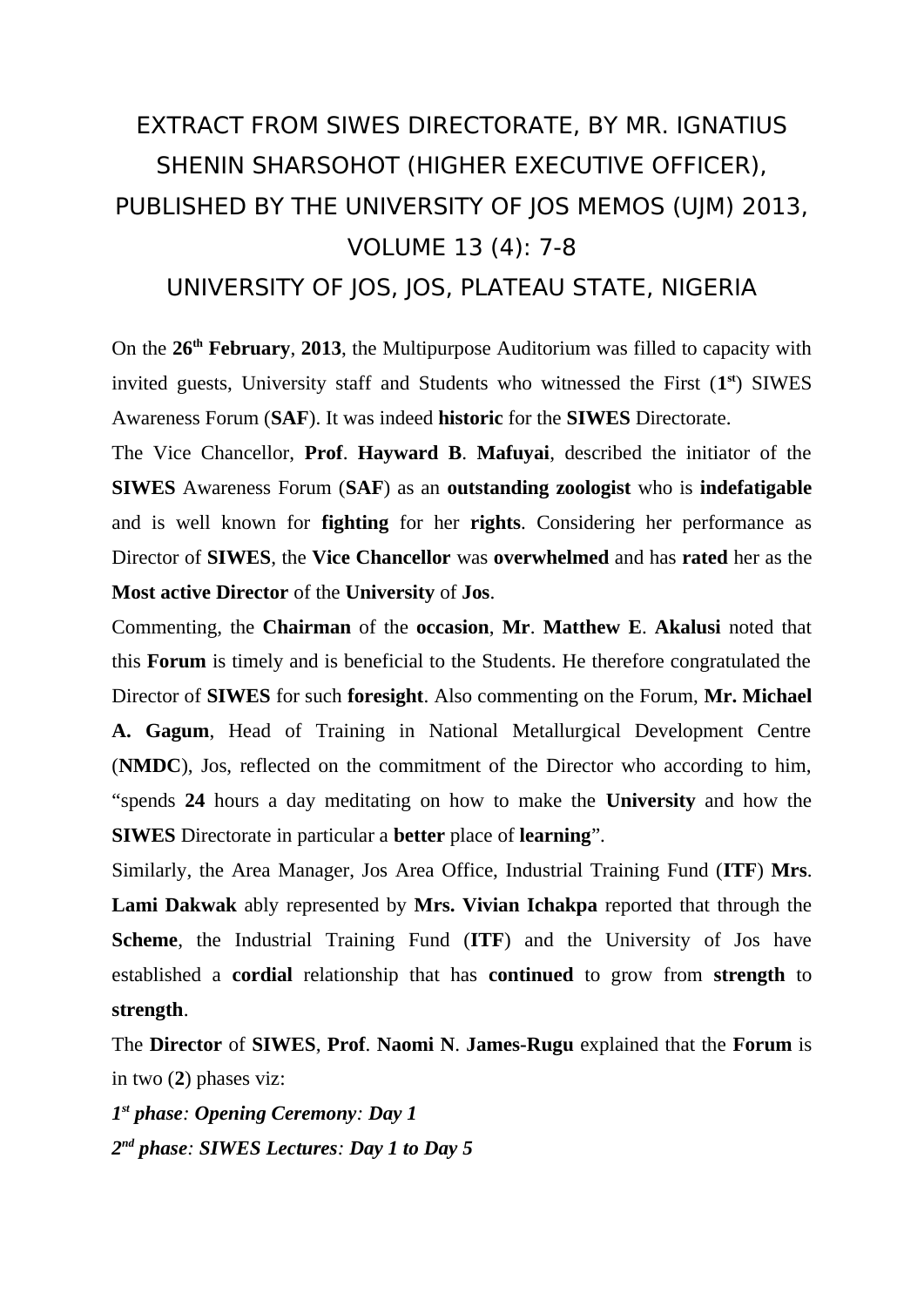The Director highlighted the essence of the Forum as preparing Students before Industrial Training (**IT**) so as to ensure that Students have a **full** grasp about the **Scheme** before **embarking** on the **training**.

She noted that at the end of the **Forum**, Students will be **aware** of the following:

- (i) Qualification for **SIWES** Registration (**SR**): The Students will be informed about the implementation of **SIWES** Certificate Form (**SCF**).
- (ii) Job Specification Handbook (**JSH**).
- (iii) Philosophy, Aim and Objectives of S**IWES**.
- (iv) Possible places of attachment of the various **SIWES** Participating Departments (**SPDs**). This will give the Students **ample opportunity** to **select** places of attachment **early enough**. If this **arrangement** is adopted, then parents, guardians and sponsors will be ready for this task that includes accommodation, feeding and logistics.
- (v) Fit into the **next stage** which is the existing **SIWES** Orientation Programme (**SOP**).
- (vi) Their Departmental **SIWES** Coordinators (**DSCs**) and Institutions based Supervisors (**IBSs**).
- (vii) The **SIWES** Directorate (**SD**), hence the opportunity of visiting the **SIWES** Directorate Library (**SDL**).
- (viii) **Challenges** of the **Scheme** based on their Interaction with Graduating **SIWES** Students (**GSSs**).
- (ix) Exposure to certain abbreviations, terminologies or terms used under the **Scheme**.
- (x) Acquaint themselves with the Weekly Progress Report (**WPRs**) contained in the various Graded Logbooks (**GLBs**).
- (xi) The rudiments of writing Technical Report (**TR**). At the end of the experience, the **Students** will be able to **report** on any **research** they embark upon.

According to **Prof**. **Naomi N**. **James-Rugu**, since this **exercise** is a **two** way **traffic**, she is hopeful that at the end of it, the Institution based Supervisors (**IBSs**) will equally achieve the following: